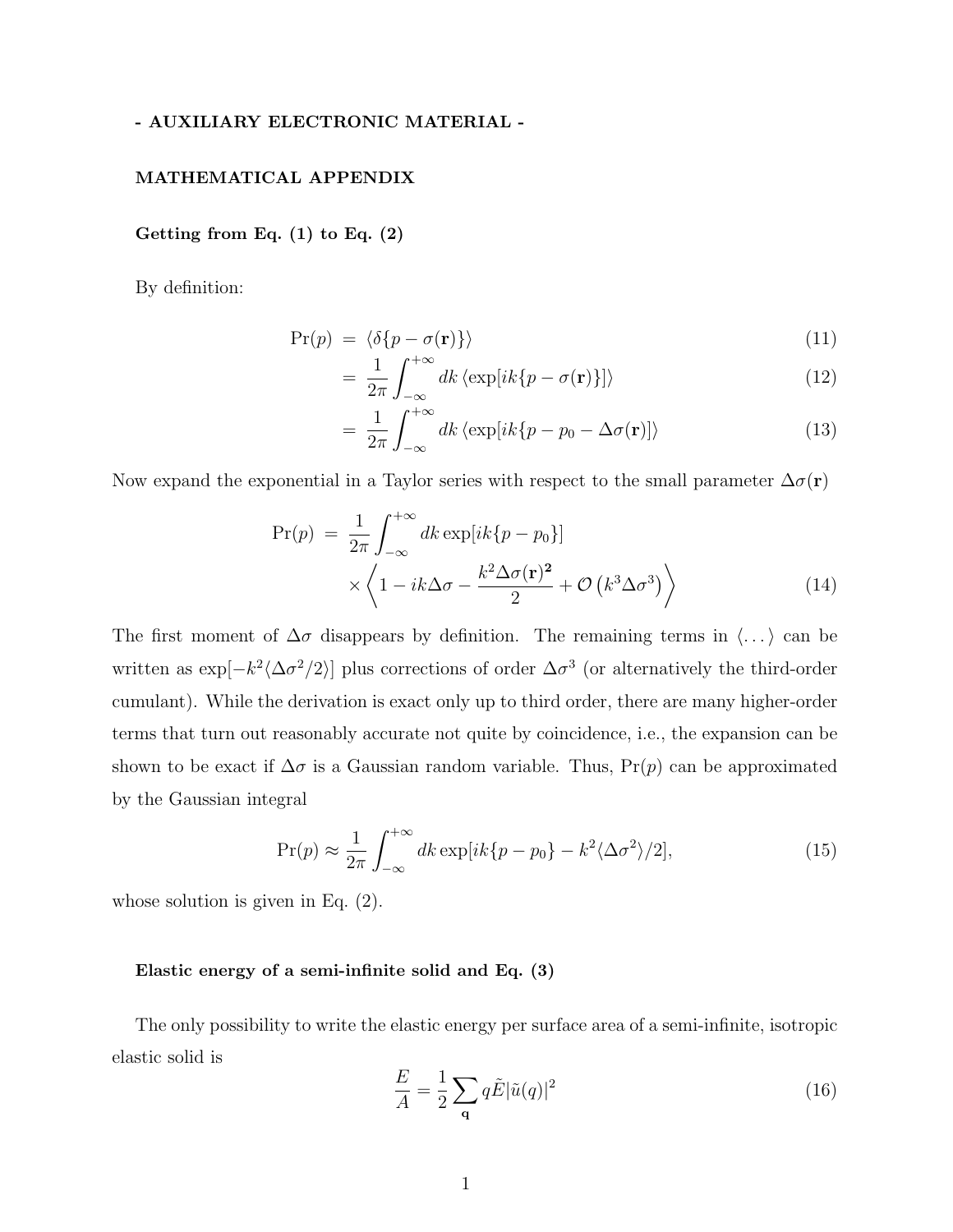if the elastic properties of the solid are fully contained in a parameter  $\tilde{E}$  with the unit of pressure (Pascal). The field conjugate to the displacement u, say  $\sigma(\mathbf{r})$ , will be given by  $\delta E/\delta u(\mathbf{r})$  or in reciprocal space by  $\partial E/\partial \tilde{u}(\mathbf{q})$ , i.e.,

$$
\tilde{\sigma}(\mathbf{q}) = q\tilde{E}\,\tilde{u}(\mathbf{q}).\tag{17}
$$

Analyzing the unit of  $\tilde{\sigma}(\mathbf{q})$  reveals that it can indeed be associated with a stress field. Comparison of this equation with Eq. (3) in this manuscript and with Eq. (12) in Ref. 8 yields  $\tilde{E} = E'/2$ , where  $E'$  is defined in the main text here and substitutes the term  $(M_{zz})^{-1}$ used in Ref. 8. See also the dispersion relations for the generalized stiffness coefficient  $\Phi_{zz}$ in Fig. 1 of Ref. 19, which also increase linearly with  $q$  at small  $q$ .

#### Getting to Eq. (10)

Starting point is the following representation of  $E$ 

$$
E = v_0 e^{-z_0/\zeta} \int d^2 r e^{\{h(\mathbf{r}) - u(\mathbf{r})\}/\zeta}
$$

$$
+ \frac{A}{4} \sum_{\mathbf{q}} q E' |\tilde{u}(\mathbf{q})|^2 + \frac{1}{A} \int d^2 r \, p_0 z(\mathbf{r}), \tag{18}
$$

which is a combination of Eqs. (6) and (7). Keep in mind that  $z(\mathbf{r}) = z_0 + u(\mathbf{r})$  with  $\tilde{u}(\mathbf{q} = 0) = 0$ . Also, the coordinate system has been chosen to have  $\tilde{h}(\mathbf{q} = 0)$  disappear. Taking the derivative of E with respect to  $z_0$  yields Eq. (8), since the elastic energy does not depend on  $z_0$  but only on  $\tilde{u}(\mathbf{q} \neq 0)$ .

Now express the interaction potential in a 2nd-order cumulant expansion, see Eq. (9). Taking the derivative with respect to an arbitrary  $\tilde{u}(\mathbf{q}')$  yields:

$$
\frac{1}{A}\frac{\partial E}{\partial \tilde{u}(\mathbf{q})} = \frac{\tilde{h}(\mathbf{q}) - \tilde{u}(\mathbf{q})}{\zeta^2} \times v_0 e^{\left\{-\frac{z_0}{\zeta} + \sum_{\mathbf{q}} \frac{|\tilde{h}(\mathbf{q}) - \tilde{u}(\mathbf{q})|^2}{2\zeta^2}\right\}} + \frac{qE'}{2}\tilde{u}(\mathbf{q}').
$$
\n(19)

The first term on the r.h.s. of this equation can be simplified with the help of Eq. (8). Requiring  $\partial E/\partial \tilde{u}(\mathbf{q})$  to disappear means:

$$
0 = \left\{ \tilde{h}(\mathbf{q}') - \tilde{u}(\mathbf{q}') \right\} \frac{p_0}{\zeta} + \frac{qE'}{2} \tilde{u}(\mathbf{q}'). \tag{20}
$$

This equation can be solved for  $\tilde{u}(\mathbf{q}')$  and the result is given in Eq. (10).